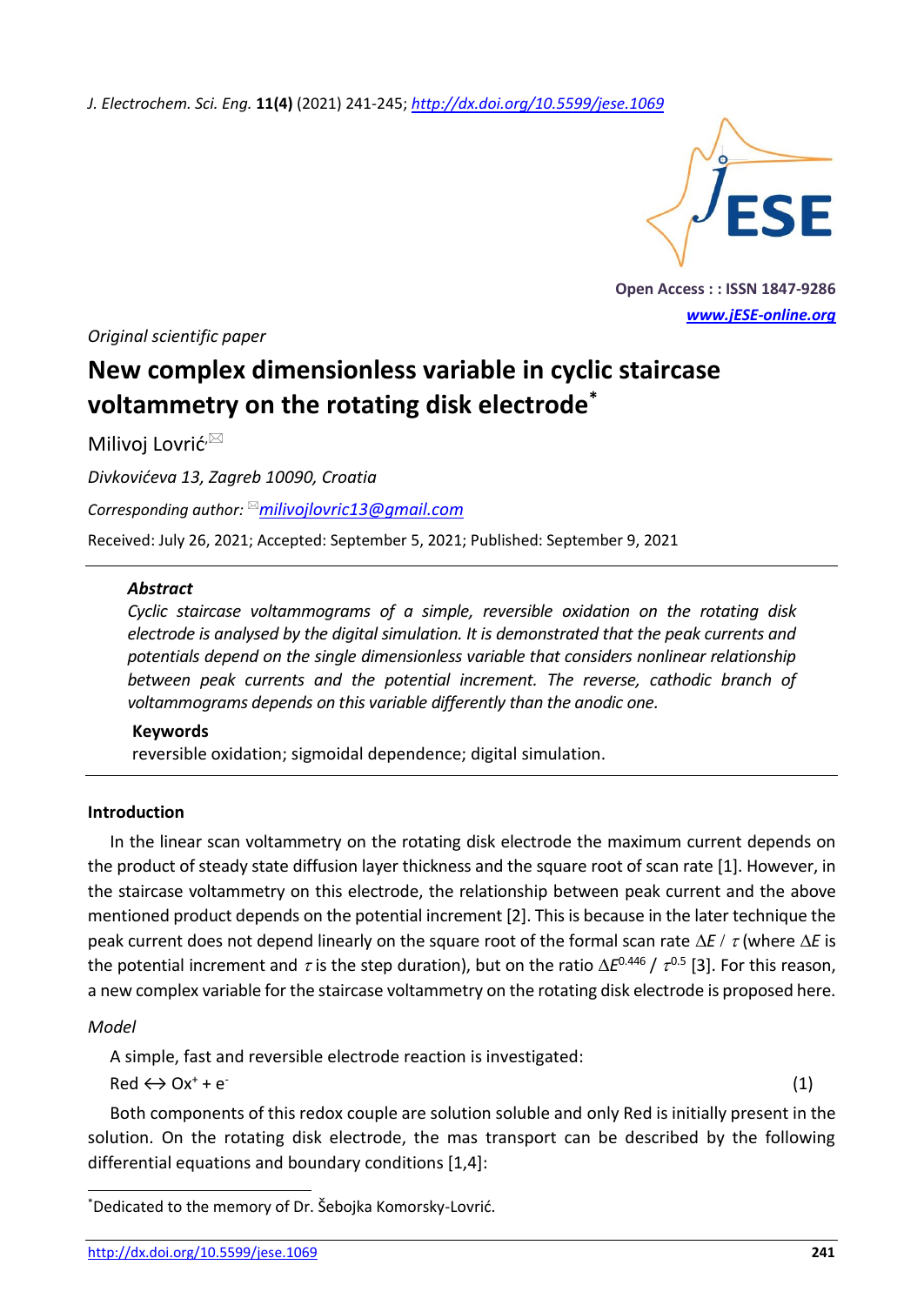| $\partial c_R / \partial t = D \partial^2 c_R / \partial x^2 - v \partial c_R / \partial x$ |                                                                                     |                                               | (2) |
|---------------------------------------------------------------------------------------------|-------------------------------------------------------------------------------------|-----------------------------------------------|-----|
| $\partial c_0 / \partial t = D \partial^2 c_0 / \partial x^2 - v \partial c_0 / \partial x$ |                                                                                     |                                               | (3) |
| $v = -0.510\omega^{3/2}v^{1/2}x^2$                                                          |                                                                                     |                                               | (4) |
| $t = 0, x \ge 0$ :                                                                          |                                                                                     | $c_R = c_R^*$ , $c_Q = 0$                     | (5) |
| $t > 0$ , $x \rightarrow \infty$ :                                                          |                                                                                     | $c_R \rightarrow c_R^*$ , $c_Q \rightarrow 0$ | (6) |
|                                                                                             | x = 0: $c_{O,x=0} = c_{R,x=0} \exp(F(E-E^0)) / RT$                                  |                                               | (7) |
|                                                                                             | $D(\partial c_R/\partial x)_{x=0} = I/FS$                                           |                                               | (8) |
|                                                                                             | $D(\partial c_0/\partial x)_{x=0}$ = -D( $\partial c_R/\partial x$ ) <sub>x=0</sub> |                                               | (9) |

The meanings of all symbols are reported in Table 1. Table 1. List of parameters

| Meaning                               |
|---------------------------------------|
| Concentration of product              |
| Concentration of reactant             |
| <b>Bulk concentration of reactant</b> |
| Diffusion coefficient                 |
| Diffusion layer thickness             |
| Potential increment                   |
| Time increment                        |
| Space increment                       |
| Potential                             |
| Standard potential                    |
| Faraday constant                      |
| Current                               |
| Kinematic viscosity                   |
| Rotation rate                         |
| Gas constant                          |
| Electrode surface area                |
| Temperature                           |
| Step duration                         |
| Flow rate of solution                 |
|                                       |

The differential equations (2) and (3) are solved by the finite difference method [1]. A cyclic staircase voltammetry is applied and the currents flowing at the end of each potential step are calculated. The following fixed parameters are used:  $D = 10^{-5}$  cm<sup>2</sup>/s,  $v = 10^{-2}$  cm<sup>2</sup>/s,  $\Delta t = 10^{-5}$  s and D $\Delta t$  /  $\Delta x^2$  = 0.4. The results are reported as the relationship between the dimensionless current  $\Phi$ and electrode potential:

| $\Phi = I \delta_{ss} / FSDc_R^*$                                                                    | (10) |
|------------------------------------------------------------------------------------------------------|------|
| $\frac{1}{2}$ $\frac{1}{2}$ $\frac{1}{2}$ $\frac{1}{2}$ $\frac{1}{2}$ $\frac{1}{2}$<br>$\sim$ $\sim$ |      |

$$
\delta_{\rm S} = 1.61D^{1/3}v^{1/6}\omega^{1/2} \tag{11}
$$

## **Results and discussion**

Cyclic staircase voltammograms on the rotating disk electrode depend on the formal scan rate and the electrode reaction rate. Two examples are shown in Figure 1. The anodic and cathodic branches of the response are either separated and characterized by the maximum and minimum,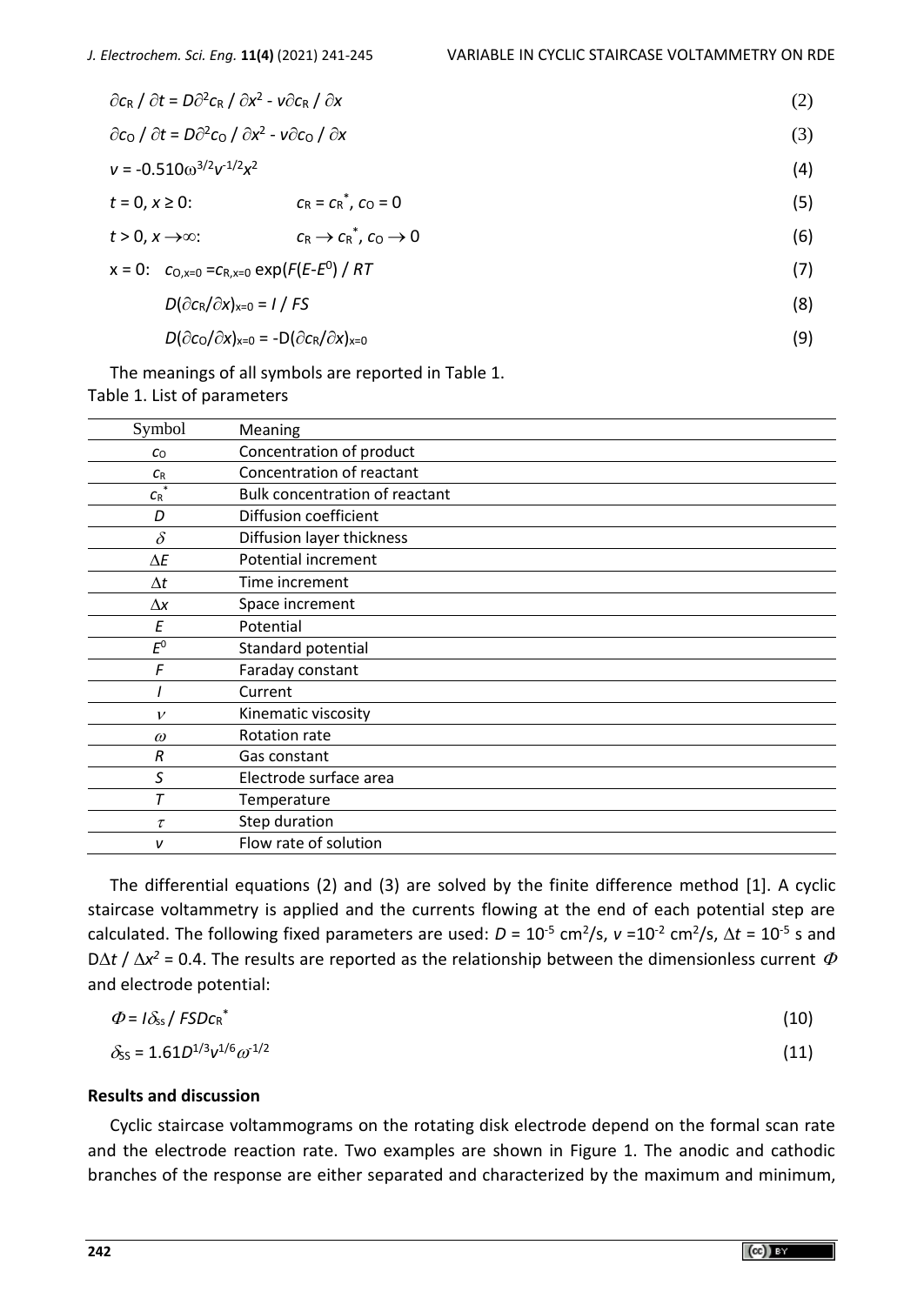respectively, or overlapped and resembling polarographic wave. This transformation is achieved either by the decreasing scan rate or by the increasing rotation rate.



**Figure 1.** Cyclic staircase voltammograms of the reaction (1) on the rotating disk electrode;  $\tau$  =10<sup>-3</sup> s,  $\omega$  = 40  $\pi$  rad / s and  $\Delta$ E = 10<sup>-3</sup> (1) and 10<sup>-5</sup> (2) V

In the analog linear scan voltammetry, the response depends on the complex, dimensionless variable  $\sigma$ = F(dE/dt) $\delta_{ss}$ <sup>2</sup> / DRT [1], but in the digital staircase voltammetry this variable cannot be used because the same formal scan rate  $\Delta E / \tau$  can be obtained by combining various  $\Delta E$  and  $\tau$  pairs. Figures 2 and 3 show two examples of many in which responses corresponding to the same  $\sigma$  value are not identical.



*<i>Figure 2. CSV on RDE;*  $\tau = 10^{-3}$  *s,*  $\omega = 40$  $\pi(1)$  *and 4 (2)*  $\pi$  *rad s<sup>-1</sup> and*  $\varDelta$ *E = 10<sup>-3</sup> (1) and 10<sup>-4</sup> (2) V* 

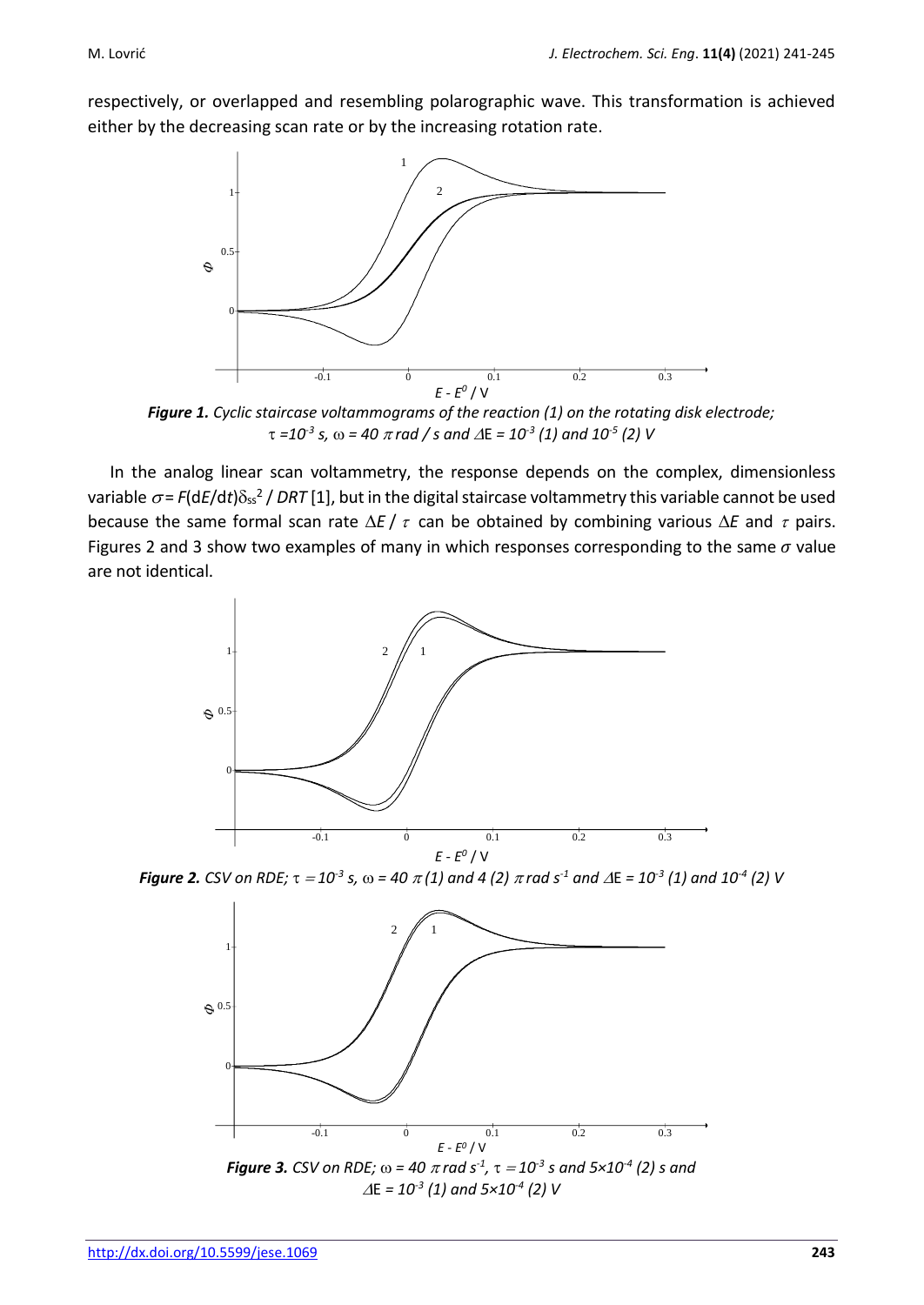In Figure 2, the experimental conditions are similar only in  $\tau$ , but the variable  $\sigma^{1/2}$  = 2.8335 is common by the coincidence. Still, the second anodic peak current is 3.75 % higher than the first one and the difference between the peak potentials is 3 mV. The curves in Figure 3 have common  $\omega$  and the formal scan rate, but different  $\Delta E$  and  $\tau$ . Again, the difference in anodic peak currents is 1.56 % of the smaller one. Three different peak currents for the same  $\sigma^{1/2}$  can be ascribed to different  $\Delta E$ values, in the agreement with our calculations that the peak currents on the stationary planar electrode depend on  $\Delta E^{0.446}$  [3]. For this reason, a new dimensionless variable  $\sigma_{\!s}$  = (F $\Delta E$  / RT) $^{0.892}\delta_{\rm SS}$ 2/D  $\tau$ is proposed here. An advantage of this variable is that various pairs of  $\Delta E$  and  $\tau$  values cannot give the same  $\sigma_s$  value. The curve 1 in Figures 2 and 3 corresponds to  $\sigma_s^{1/2}$  = 3.09, while the curves 2 in these figures correspond to  $\sigma_s^{1/2}$  = 3.29 and 3.15, respectively. By the variation of  $\omega$ ,  $\Delta E$  and  $\tau$  the relationship between anodic and cathodic peak currents and potentials and the square root of the variable  $\sigma_s$  is calculated and presented in Figure 4.



*Figure 4. Dependence of peak currents (A) and peak potentials (B) on the square root of the complex dimensionless variables*  $\sigma_s$  *= (F* $\Delta$ *E / RT)<sup>0.892</sup>*  $\delta_{SS}^2$  */ D* $\tau$ 

The peak currents, both anodic and cathodic, vanish if  $\sigma_s^{1/2}$  < 1.8. Under this condition, the response acquires the form of polarographic wave, and its dimensionless limiting current is equal to 1. If  $\sigma_s^{1/2}$  > 4, the anodic peak currents tend to the asymptote  $\Phi_p$  = 0.378  $\sigma^{1/2}$  + 0.060. This means that the real peak current is not entirely independent of the rotation rate:  $I_p = FSc_R^* D^{1/2}[0.378 (F\Delta E/RT)^{0.446} \tau^{1/2} +$ + 0.060  $D^{1/2}/\delta_{ss}$ ]. The anodic peak potentials tend to 0.033 V *vs. E*<sup>0</sup> if $\sigma_s^{1/2}$  > 6. As the peak currents gradually disappear below  $\sigma_{\rm s}^{\rm 1/2}$  = 3, the peak potentials increase to 0.090 V. The cathodic and anodic peak potentials are symmetrical versus *E* 0 . The cathodic peak currents depend on *<sup>s</sup>* 1/2 as sigmoidal